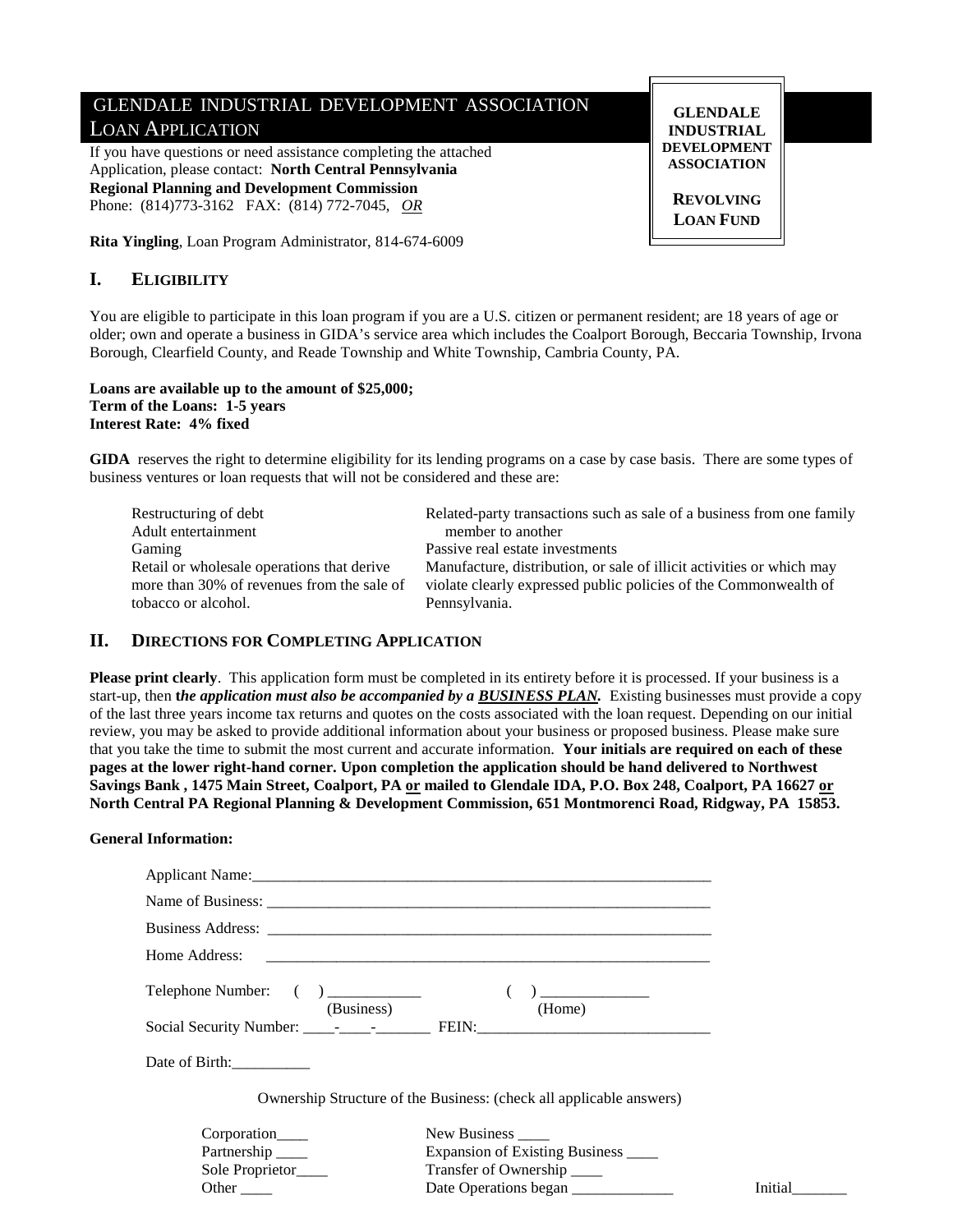### **Intended Use of Loan Funds**:

|                           |        | Amount | <b>Specific Listing</b> |
|---------------------------|--------|--------|-------------------------|
| <b>Working Capital</b>    | ¢<br>Φ |        |                         |
| Inventory                 |        |        |                         |
| Equipment                 |        |        |                         |
| Other                     |        |        |                         |
|                           |        |        |                         |
|                           |        |        |                         |
| <b>TOTAL LOAN REQUEST</b> | \$     |        |                         |

## PLEASE ATTACH QUOTES, BIDS, AND/OR WRITTEN CONFIRMATION OF THE COSTS LISTED ABOVE TO SUBSTANTIATION THE AMOUNT AND USE OF THE LOAN FUNDS BEING REQUESTED.

\_\_\_\_\_\_\_\_\_\_\_\_\_\_\_\_\_\_\_\_\_\_\_\_\_\_\_\_\_\_\_\_\_\_\_\_\_\_\_\_\_\_\_\_\_\_\_\_\_\_\_\_\_\_\_\_\_\_\_\_\_\_\_\_\_\_\_\_\_\_\_\_\_\_\_\_\_\_\_\_\_\_\_\_\_\_\_\_\_\_\_\_\_\_\_\_\_\_\_ \_\_\_\_\_\_\_\_\_\_\_\_\_\_\_\_\_\_\_\_\_\_\_\_\_\_\_\_\_\_\_\_\_\_\_\_\_\_\_\_\_\_\_\_\_\_\_\_\_\_\_\_\_\_\_\_\_\_\_\_\_\_\_\_\_\_\_\_\_\_\_\_\_\_\_\_\_\_\_\_\_\_\_\_\_\_\_\_\_\_\_\_\_\_\_\_\_\_\_

What specific collateral are you willing to offer to secure this loan?

#### **Business Plan**

IF YOU OWN AN EXISTING BUSINESS, PLEASE ATTACH A COPY OF THE LAST THREE YEARS INCOME TAX RETURNS OR FINANCIAL STATEMENTS FOR YOUR BUSINESS. IF YOUR BUSINESS IS A START-UP OR LESS THAN 2 YEARS OLD, PLEASE PROVIDE A THREE-YEAR PROJECTED FINANCIAL STATEMENTTO INCLUDE A STATEMENT OF INCOME AND BALANCE SHEET. **THE SMALL BUSINESS DEVELOPMENT CENTER AT CLARION UNIVERSITY 814-393-2060 OR ST. FRANCIS UNIVERSITY at 814-472-3200 IS AVAILABLE TO ASSIST WITH THE PREPARATION OF THE BUSINESS PLAN AND THE PREPARATION OF THE PROJECTED FINANCIAL STATEMENTS.** 

### **Local Economic Development Benefit**

The purpose of the loan program is to provide financing to improve the economic conditions in rural communities. These benefits can be in the form of jobs, ownership, service, or improved skills. Indicate the nature and magnitude of these benefits being provided.

\_\_\_\_\_\_\_\_\_\_\_\_\_\_\_\_\_\_\_\_\_\_\_\_\_\_\_\_\_\_\_\_\_\_\_\_\_\_\_\_\_\_\_\_\_\_\_\_\_\_\_\_\_\_\_\_\_\_\_\_\_\_\_\_\_\_\_\_\_\_\_\_\_\_\_\_\_\_\_\_\_\_\_\_\_\_\_\_\_\_\_\_\_\_\_\_\_\_\_ \_\_\_\_\_\_\_\_\_\_\_\_\_\_\_\_\_\_\_\_\_\_\_\_\_\_\_\_\_\_\_\_\_\_\_\_\_\_\_\_\_\_\_\_\_\_\_\_\_\_\_\_\_\_\_\_\_\_\_\_\_\_\_\_\_\_\_\_\_\_\_\_\_\_\_\_\_\_\_\_\_\_\_\_\_\_\_\_\_\_\_\_\_\_\_\_\_\_\_ \_\_\_\_\_\_\_\_\_\_\_\_\_\_\_\_\_\_\_\_\_\_\_\_\_\_\_\_\_\_\_\_\_\_\_\_\_\_\_\_\_\_\_\_\_\_\_\_\_\_\_\_\_\_\_\_\_\_\_\_\_\_\_\_\_\_\_\_\_\_\_\_\_\_\_\_\_\_\_\_\_\_\_\_\_\_\_\_\_\_\_\_\_\_\_\_\_\_\_

If this request is for an existing business, have there been any claims of violating laws and regulations filed against it either by a person, court organization or Federal agency in the past five years?

If yes, please give, on an attached sheet, a brief description of the circumstances surrounding the claim and the current status of the situation.

Initial \_\_\_\_\_\_\_\_\_\_\_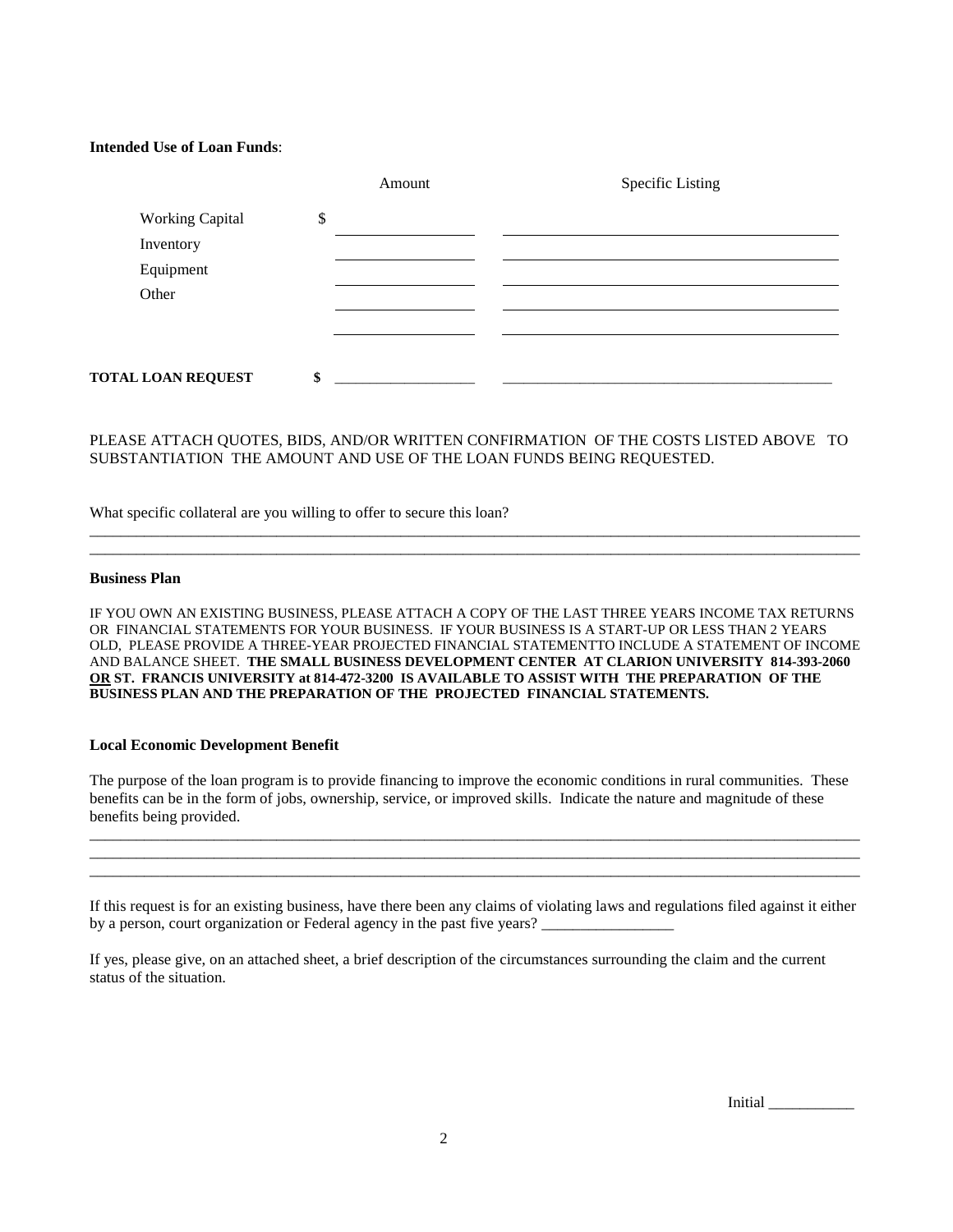What is your bank of account?

| <b>Personal</b>                                                          |       |     | <b>Business</b>       |       |     |
|--------------------------------------------------------------------------|-------|-----|-----------------------|-------|-----|
| Name of Bank                                                             |       |     | Name of Bank          |       |     |
| <b>Street Address</b>                                                    |       |     | <b>Street Address</b> |       |     |
| City                                                                     | State | Zip | City                  | State | Zip |
| Do you have any business notes on loons outstanding at the nucleus time? |       |     |                       |       |     |

Do you have any business notes or loans outstanding at the present time?

If yes, please complete the following:

| Name of Funding source:                                                                                                                                                                                                       |  |
|-------------------------------------------------------------------------------------------------------------------------------------------------------------------------------------------------------------------------------|--|
|                                                                                                                                                                                                                               |  |
| Rate: and the contract of the contract of the contract of the contract of the contract of the contract of the contract of the contract of the contract of the contract of the contract of the contract of the contract of the |  |
|                                                                                                                                                                                                                               |  |
|                                                                                                                                                                                                                               |  |
|                                                                                                                                                                                                                               |  |

Please submit three credit references for the business:

Address Address Address Address Address Address Address Address Address Address Address Address Address Address Address Address Address Address Address Address Address Address Address Address Address Address Address Addres

City, State, Zip  $($   $)$ 

Name Name Name

City, State, Zip  $($   $)$ 

Relationship Relationship Relationship Relationship

City, State, Zip  $($   $)$ 

Telephone Telephone Telephone Telephone

 $3$  Initial  $\Box$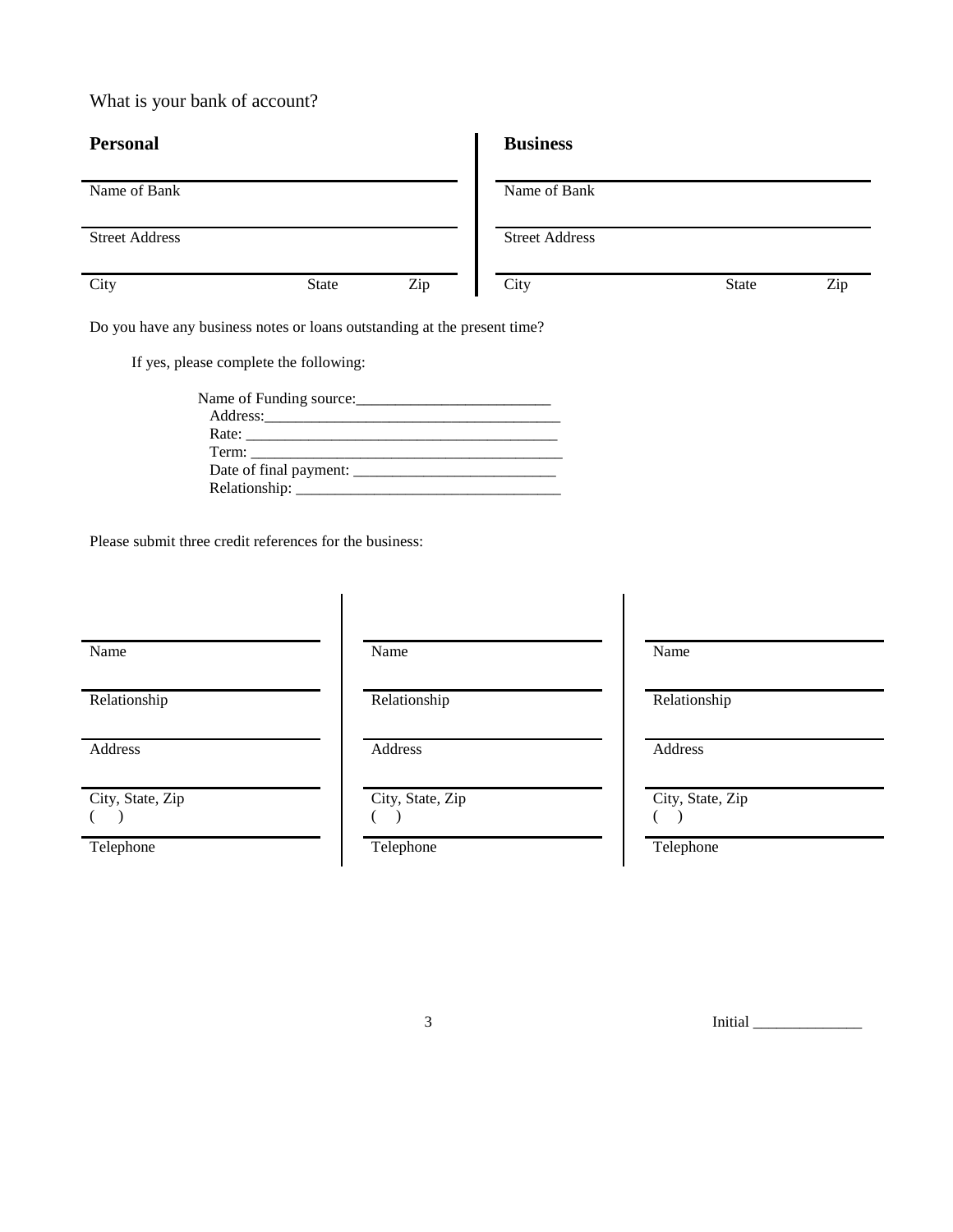# **PERSONAL FINANCIAL STATEMENT**

**Please provide us with information about your current financial situation. If more space is needed than allowed, please attach additional sheets.**

**This personal financial statement accurately reflects my financial situation as of \_\_\_\_\_\_\_\_\_\_\_\_\_\_ (date).**

| <b>ASSETS</b>                         |              | <b>LIABILITIES</b>              |                          |
|---------------------------------------|--------------|---------------------------------|--------------------------|
| Cash                                  | Amount<br>\$ | Loans from Lending Institutions | Balance<br>$\mathsf{\$}$ |
| Cash in Checking Account(s)           |              | Friends                         |                          |
| <b>List Financial Institutions</b>    | \$           | Others                          |                          |
|                                       |              |                                 |                          |
|                                       |              | Credit Card Balance             |                          |
| Cash in Saving Account(s)             |              | Company Name                    | \$                       |
| <b>List Financial Institutions</b>    | \$           |                                 |                          |
|                                       |              | Company Name                    |                          |
| Securities, Stocks and Bonds          | \$           | Company Name                    |                          |
| Automobile(s)-(present value)         |              |                                 |                          |
| Make<br>Model<br>Year                 |              | Vehicle Loans                   |                          |
|                                       | \$           | Company Name                    | \$                       |
|                                       |              |                                 |                          |
|                                       |              | Company Name                    |                          |
|                                       |              |                                 |                          |
| Personal Property (Value)             | \$           | Company Name                    |                          |
| Real Estate (Value)<br>(List Address) | \$           |                                 |                          |
|                                       |              |                                 |                          |
| Other Assets (List)                   | \$           | Mortgage on Real Estate         | \$                       |
|                                       |              | Mortgage Holder                 |                          |
| <b>TOTAL</b>                          | \$           | <b>TOTAL</b>                    | \$                       |

Have you ever declared bankruptcy or had any judgments recorded against you? If yes, explain circumstances.

Do you owe any unpaid taxes? \_\_\_\_\_\_\_ Yes \_\_\_\_\_\_\_\_ No If yes, please list the type of taxes you owe and the amount.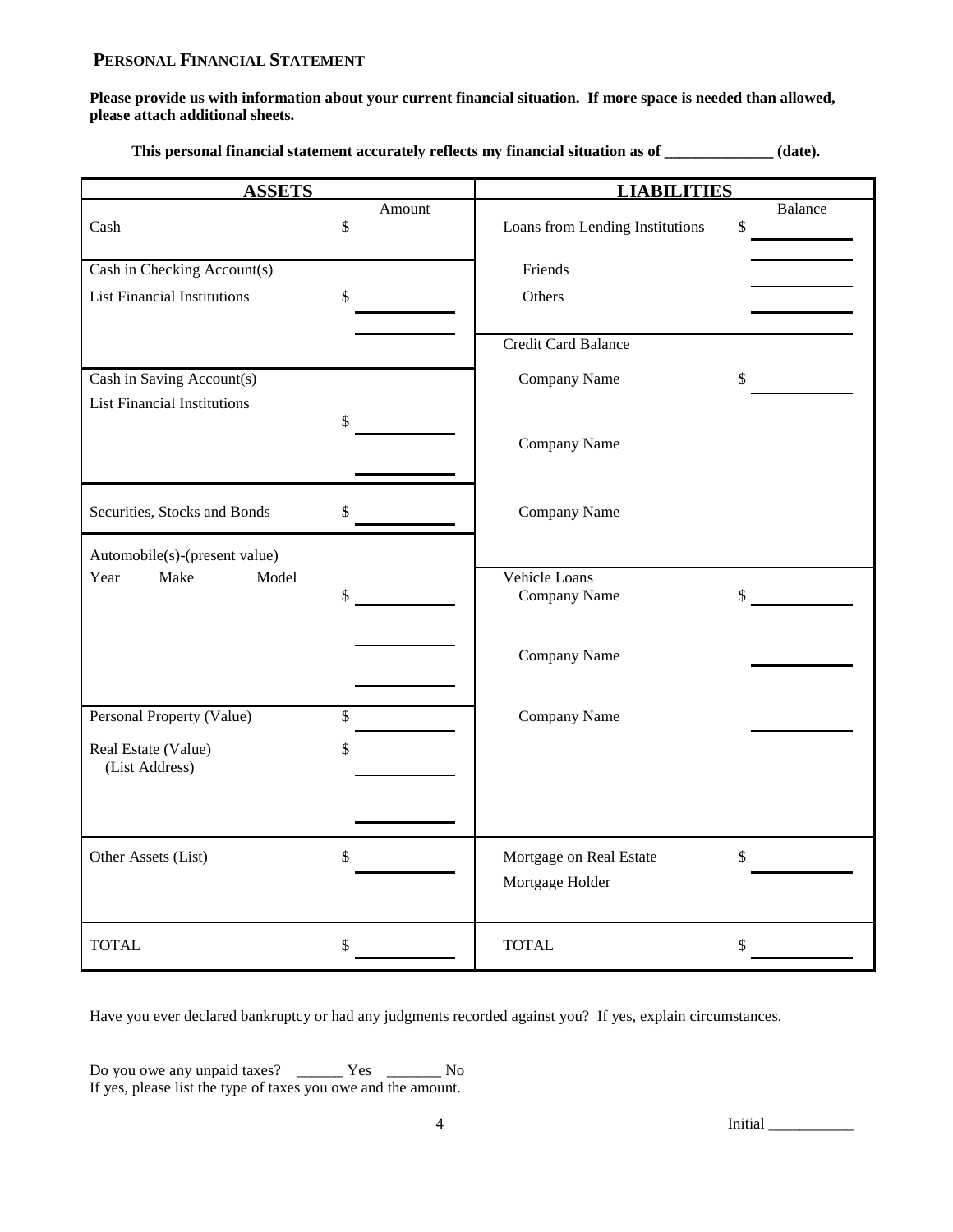# **PART C: PERSONAL BUDGET STATEMENT**

**Please tell us about your monthly income and expenses.**

| <b>Income</b>                                                                                                                    |                    | <b>Expenses</b>                                                                                                                                      |                          |
|----------------------------------------------------------------------------------------------------------------------------------|--------------------|------------------------------------------------------------------------------------------------------------------------------------------------------|--------------------------|
| Take Home Pay<br>From the Business<br>From other jobs<br>Spouse<br>Government Payments<br>AFDC<br>Social Security<br>Food Stamps | Amount<br>\$<br>\$ | Loan Payments to<br>Lending Institutions<br>Friends<br>Others<br>Credit Card(s)<br>Vehicle:<br>Fuel<br>Insurance                                     | Amount<br>\$<br>\$<br>\$ |
| Unemployment<br>Housing Assistance                                                                                               |                    | Repairs<br>Loans                                                                                                                                     |                          |
| Other Income<br>Interest Income<br>Bonuses/Commissions<br>Rental Income<br>Child Support*<br>Alimony*                            | \$                 | Rent/Mortgage Where You Live<br>Mortgage on Rental Property<br>Second Mortgage/Home Equity Loan                                                      | \$                       |
|                                                                                                                                  |                    | Household Expenses<br><b>Insurance Payments</b><br><b>Property Taxes</b><br>Utilities:<br>Electricity<br>Phone<br>Gas (Heat)<br>Cable<br>Water/Sewer | \$                       |
|                                                                                                                                  |                    | <b>Family Support Expenses</b><br>Food<br>Clothing<br>Medical Expenses<br>Child Care<br>Alimony<br>Child Support<br>Other Expenses                   | \$                       |
| TOTAL INCOME                                                                                                                     | \$                 | TOTAL EXPENSES                                                                                                                                       | \$                       |

5 Initial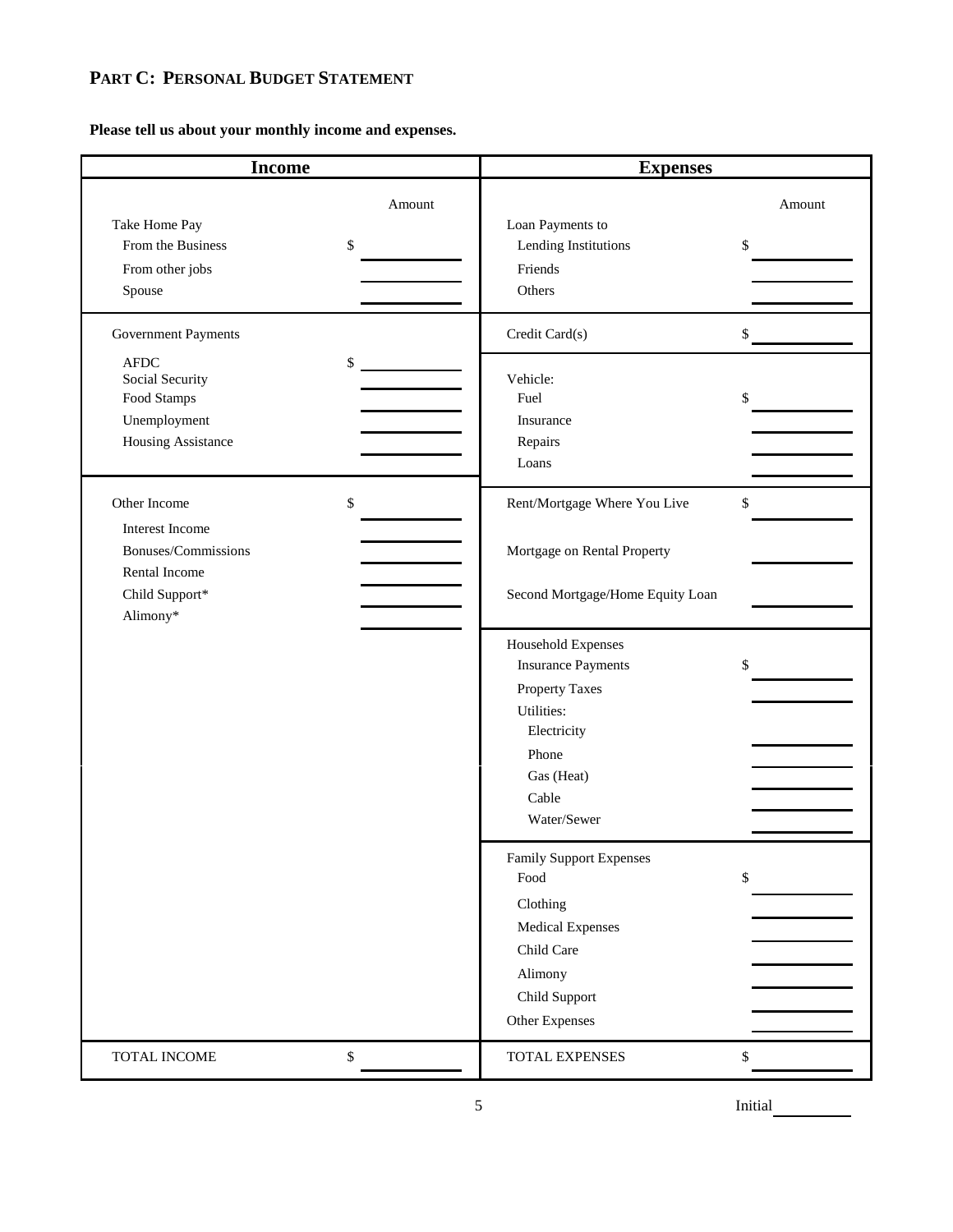|                   | Briefly describe the Product or Service of the business:                                                                                                              |                                                                                                                          |
|-------------------|-----------------------------------------------------------------------------------------------------------------------------------------------------------------------|--------------------------------------------------------------------------------------------------------------------------|
|                   |                                                                                                                                                                       |                                                                                                                          |
|                   |                                                                                                                                                                       | What level of Sales and Employment do you estimate the Business will generate during the first three years of operation? |
| <b>YEAR</b><br>20 | <b>SALES</b>                                                                                                                                                          | <b>EMPLOYMENT YEAR END (FTE)</b>                                                                                         |
| 20<br>20          | <u> 1986 - Jan Jan Jawa Barat, president de la propincia de la propincia de la propincia de la propincia de la p</u><br><u> 1980 - Andrea Andrew Maria (h. 1980).</u> | the control of the control of the control of the control of the control of                                               |
|                   |                                                                                                                                                                       |                                                                                                                          |
|                   | Explain how these estimates were reached:                                                                                                                             |                                                                                                                          |
|                   |                                                                                                                                                                       |                                                                                                                          |
|                   |                                                                                                                                                                       |                                                                                                                          |

IF YOU OWN AN EXISTING BUSINESS, PLEASE ATTACH A COPY OF THE LAST THREE YEARS INCOME TAX RETURNS OR FINANCIAL STATEMENTS FOR YOUR BUSINESS. IF YOUR BUSINESS IS A START-UP OR LESS THAN 2 YEARS OLD, PLEASE PROVIDE A THREE-YEAR PROJECTED FINANCIAL STATEMENT TO INCLUDE A STATEMENT OF INCOME AND BALANCE SHEET. **THE SMALL BUSINESS DEVELOPMENT CENTER AT CLARION UNIVERSITY 814-393-2060 OR ST. FRANCIS UNIVERSITY at 814-472-3200 IS AVAILABLE TO ASSIST WITH THE PRERPARATION OF THE BUSINESS PLAN AND THE PREPARATION OF THE PROJECTED FINANCIAL STATEMENTS.** 

# **Certificates:**

## **Non-Discrimination Certification:**

I hereby certify that this company does not deny services, employment, or membership to persons based on political preference, race, religion, age, sex, sexual orientation, disability, or marital status.

## **Application Certification:**

I hereby certify and affirm by my signature below that the information contained in the otherwise supplied, as part of this application is complete and current to the best of my knowledge. I further understand that intentional misrepresentation of facts may be the basis for denial of credit. The undersigned also authorizes North Central to make all inquires it deems necessary to verify accuracy of the information provided herein. The undersigned hereby further certifies that the proceeds of any loan made as a result of this application will be used for business purposes only, and will not be used to pay current debt, general fees related to the preparation of these documents, or for personal or consumer purposes.

| Signature    | Date  |
|--------------|-------|
| Name printed | Title |
| Signature    | Date  |
| Name printed | Title |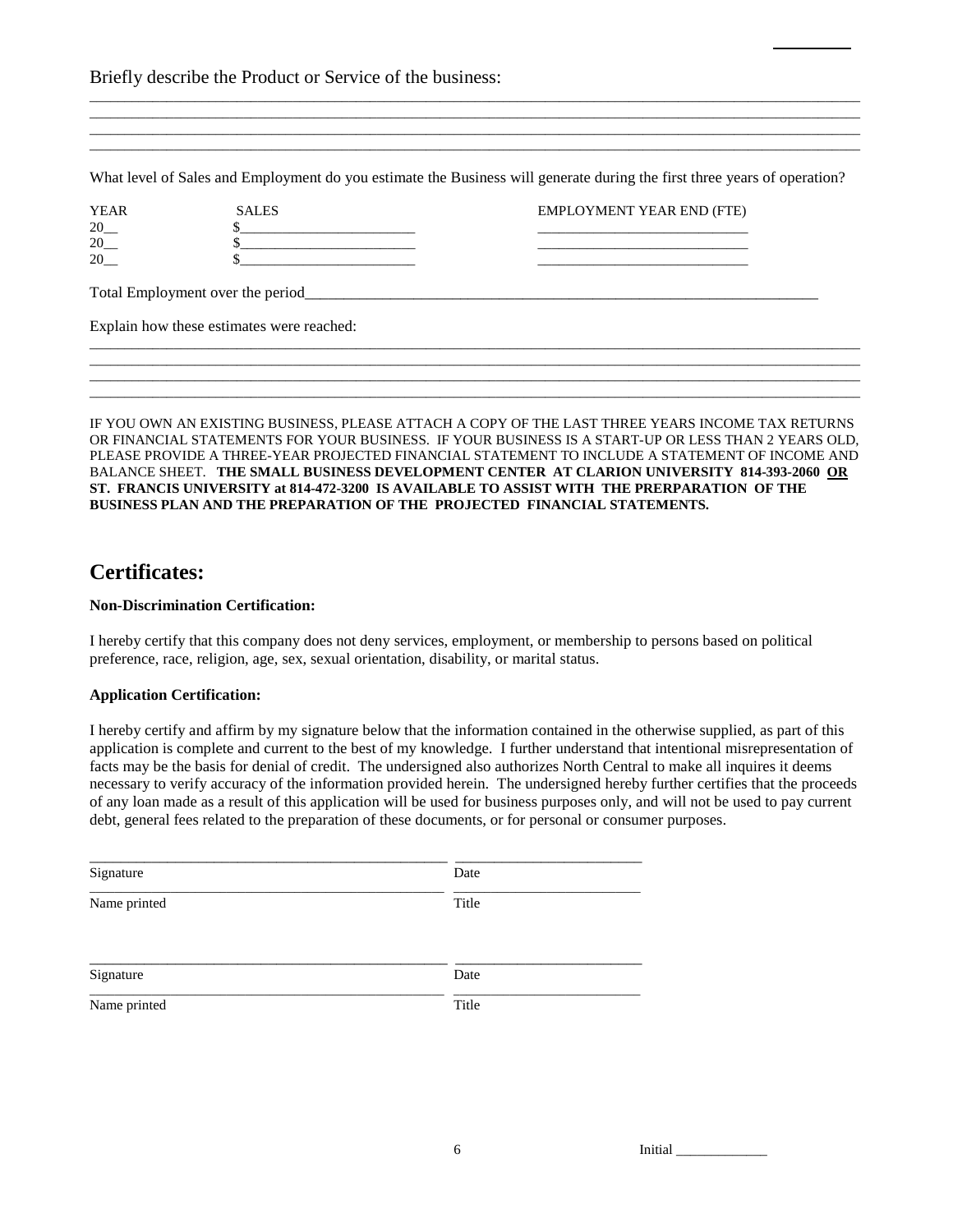### Assurances

- A) I certify that all information in this application is true and complete to the best of my knowledge.
- B) I certify that I have not been convicted of any felony or any misdemeanor involving theft, dishonesty, deception, false swearing, or the filing or submission of any false or misleading information to any agency of government, nor are any changes of any such offenses pending.
- C) I give assurance that we will comply with sections 112 and 113 of volume 13 of the code of Federal Regulations, These code sections prohibit discrimination on the grounds of race, color, religion, sex, marital status, handicap, age or national origin by recipients of Federal financial assistance and require appropriate reports and access to books and records. These requirements are applicable to anyone who buys or takes control of the business. I realize that if I do not comply with these non-discrimination requirements, North Central can call, terminate or accelerate repayment of my loan.
- D) I give assurance that this project is in compliance with all state, local, and federal environmental and zoning regulations. I further certify that the business is not currently under citation for pollution violations and that all applicable future anti-pollution standards shall be met.
- E) I authorize disclosure of all information submitted with this application to the financial institution agreeing to participate in the loan.
- F) Loans will not be made to applicants for the sole purpose of relocating an enterprise from one area in the north central area to another. Loan will be called if loan recipient locates outside the six County North Central regions.
- G) I give assurance that I shall now and throughout the term of this loan provide any and all information requested by North Central personnel for the purposes of monitoring my loan and evaluating the micro loan program and its impact.
- H) A consideration for any management and technical assistance that may be provided, I waive all claims against North Central and its consultants.
- I) AUTHORITY TO COLLECT PERSONAL INFORMATION: This information is provided pursuant to Public Law 93-570 (privacy Act of 1974.)
- J) EFFECTS of NON-DISCLOSURE: Omission of any items may result in your application not receiving full consideration.
- K) Section 612 of Public Law 103-403 dated October 22, 1994, requires certification by all principals of a borrower, who owns 50% or more of the voting interests of the business that they are not more than 60 days delinquent with regard to child support. All micro loan Program (7m) intermediary lenders will obtain this certification from their micro-borrowers.

## I HAVE READ AND AGREE TO THE ABOVE ASSURANCES

If applicant is a PROPRIETOR OR GENERAL PARTNER, sign below:

\_\_\_\_\_\_\_\_\_\_\_\_\_\_\_\_\_\_\_\_\_\_\_\_\_\_\_\_\_\_\_ \_\_\_\_\_\_\_\_\_\_\_\_\_\_\_\_\_\_\_\_\_\_\_\_

\_\_\_\_\_\_\_\_\_\_\_\_\_\_\_\_\_\_\_\_\_\_\_\_\_\_\_\_\_\_\_ \_\_\_\_\_\_\_\_\_\_\_\_\_\_\_\_\_\_\_\_\_\_\_\_

By Date

If applicant is a CORPORATION, sign below:

\_\_\_\_\_\_\_\_\_\_\_\_\_\_\_\_\_\_\_\_\_\_\_\_\_\_\_\_\_\_\_

Company name

By Date

7 Initial \_\_\_\_\_\_\_\_\_\_\_\_\_\_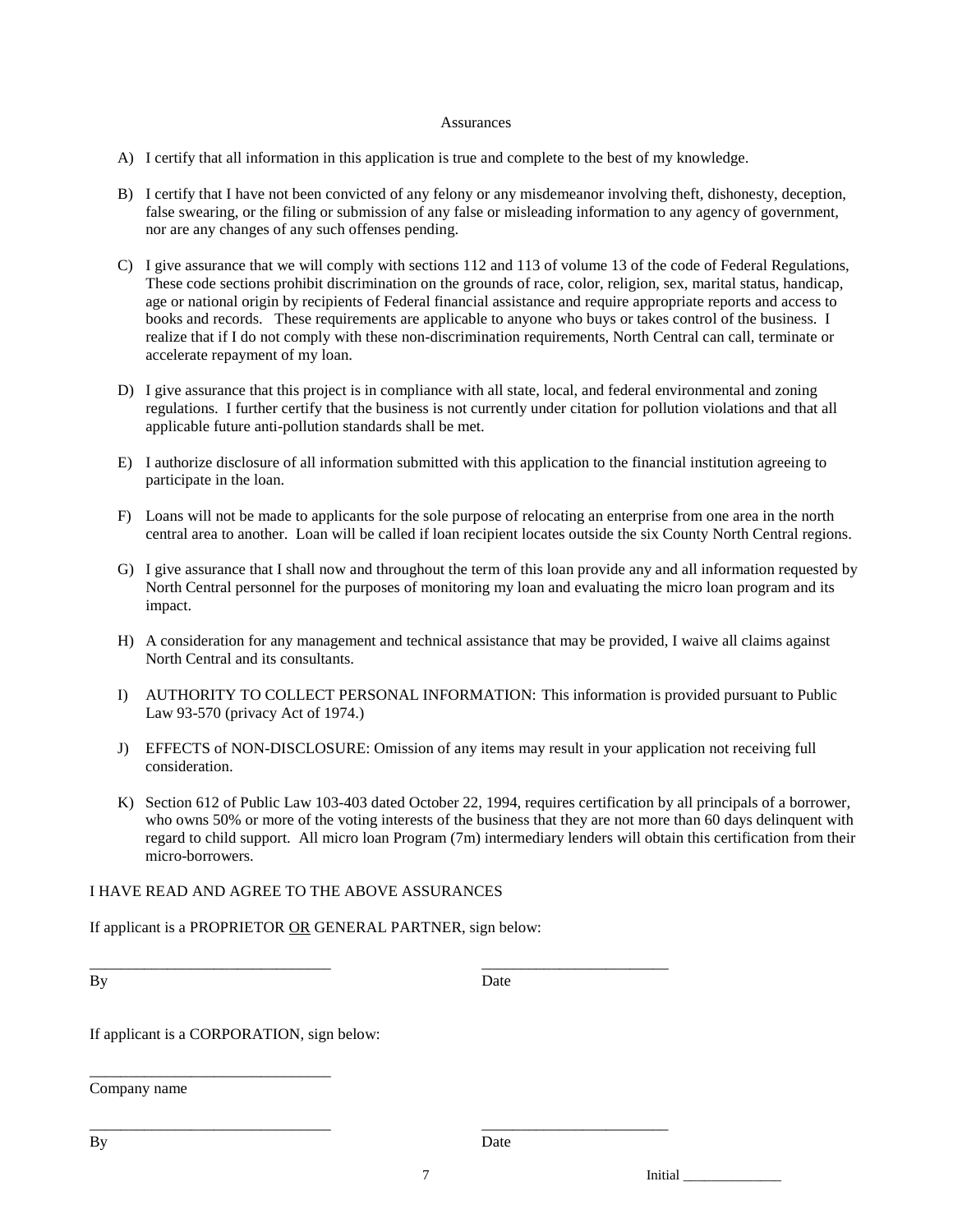# INSTRUCTIONS FOR CERTIFICATION

- 1. By signing and submitting this proposal, the prospective primary recipient is providing the certification set out below.
- 2. The inability of a person to provide the certification required below will not necessarily result in denial of participation in this covered transaction. The prospective participant shall submit explanation of why it cannot provide the certification set out below. The certification pr explanation will be considered in connection with the department or agency's determination whether or not to enter into this transaction, however, failure of the prospective primary participant to furnish a certification or an explanation shall disqualify such person from participation in this transaction.
- 3. The certification in this clause is a material representation of fact upon which reliance was placed when the department or agency determined to enter into this transaction. If it is later determined that the prospective primary participant knowingly rendered erroneous certification, in addition to other remedies available to the Federal Government, may terminate this transaction for cause or default.
- 4. The prospective primary participant shall provide immediate written notice to the department or agency to which this proposal is submitted if at any time the prospective primary participant learns that its certification was erroneous when submitted or has become erroneous by reason of changed circumstance.
- 5. The terms "covered transaction", "debarred", "suspended", "ineligible", "lower tier covered transaction", "participant", "person", "primary covered transaction", "principal", "proposal", and "voluntarily excluded", as used in this clause have the meanings set forth in the Definitions and Coverage sections of the rules implemented Executive Order 12549. You may contact the department or agency to which this proposal is submitted for assistance in obtaining a copy of those regulations. (13 CFR Part 145).
- 6. The prospective primary participant agrees by submitting this proposal that, should the proposed covered transaction be entered into, it shall not knowingly enter into any lower tier covered transaction with a person who is debarred, suspended, declared ineligible, or voluntarily excluded from participation in this covered transaction, unless authorized by the department or agency entering into this transaction.
- 7. The prospective primary participant further agrees by submitting this proposal that it will include the clause titled "Certification Regarding Debarment, Suspension, Ineligibility, and voluntary Lower Tier Transactions," provided by the department or agency entering into this covered transaction, without modification, in all lower tier covered transactions and in all solicitations for lower tier covered transactions.
- 8. A participant in a covered transaction may rely upon a certification of a prospective participant in a lower tier covered transaction that it is not debarred, suspended, ineligible, or voluntarily excluded from the covered transaction, unless it knows that the certification is erroneous. A participant may decide the method and frequency by which it determines the ineligibility of its principals. Each participant may, but is not required to, check the Non procurement list.
- 9. Nothing Contained in the foregoing shall be construed to require establishment of a system of records in order to render in good faith the certification in this clause. The knowledge and information of a participant is not required to exceed that which is normally possessed by a prudent person in the ordinary course of business dealings.
- 10. Except for transactions authorized under paragraph 6 of these instructions, if a participant in a covered transaction enters into a lower tier covered transaction with a person who is suspended, debarred, ineligible, or voluntarily excluded from participation in this transaction, in addition to the remedies available to the Federal Government, the department or agency may terminate this transaction for cause or default.

8 Initial  $\sim$